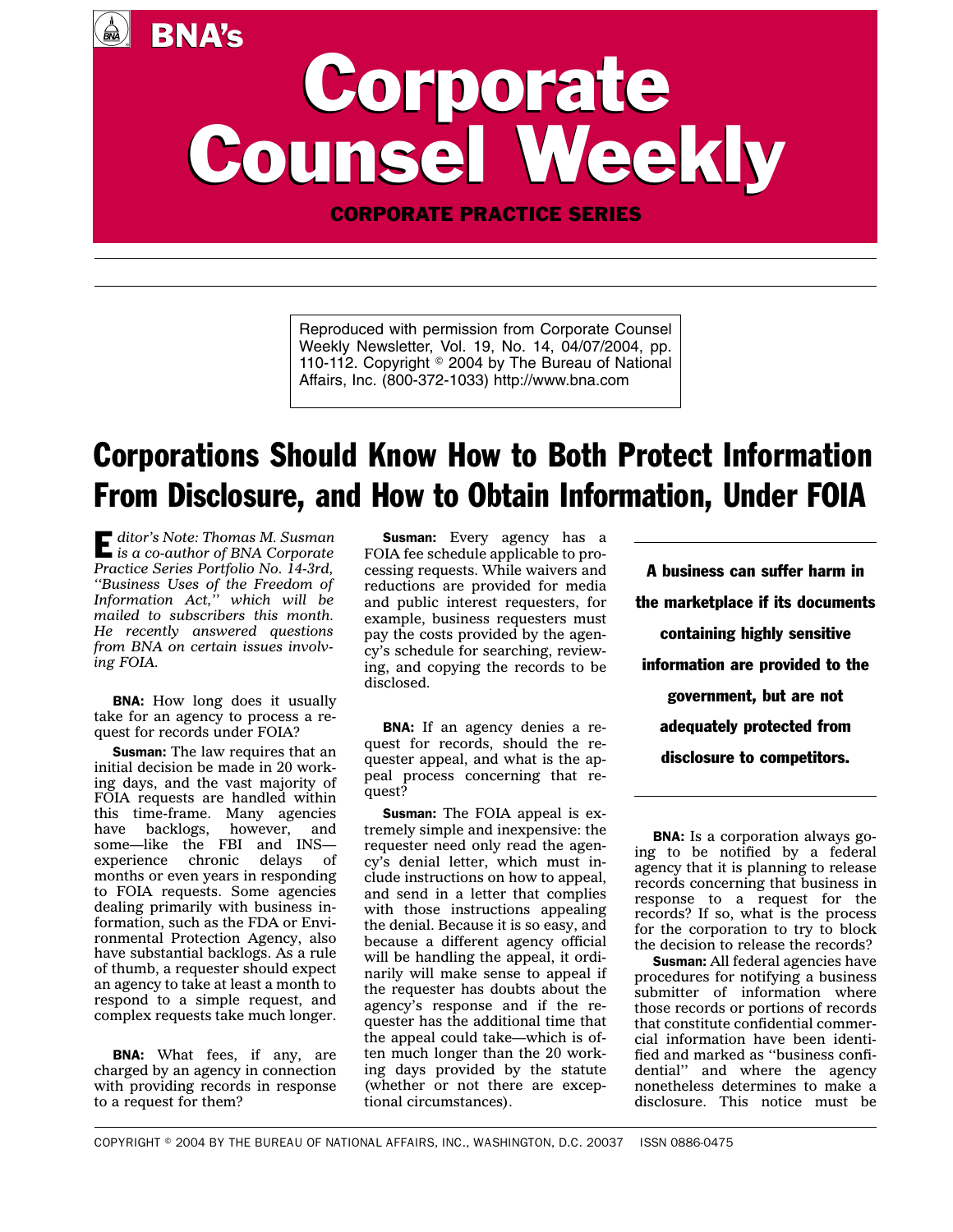given before the agency releases records under FOIA where there is a reasonable claim that the information should be exempt. When such a notice is received by a corporation, it must immediately provide the agency with very specific support for its confidentiality claims that are tied to the criteria imposed by the statute. Courts have often emphasized that generalized, unsubstantiated claims of confidentiality will not suffice to support nondisclosure.

BNA: What are some common examples of situations in which sensitive information about or provided by corporations has been sought from a federal agency?

Susman: Every government contractor, applicant for a federal license or product approval, or regulated business that provides data to the government must be alert to the potential for disclosure of its information. Likewise, after a corporation has been investigated by the government, the materials gathered by the regulatory or law enforcement agency may be subject to disclosure under FOIA under some circumstances. In short, every corporation that does business with the government, is regulated by the government, reports to the government, or is investigated by the government needs to be aware of the possibility that business data in agency files will always remain subject to FOIA requests and potential disclosure. Only

*(continued on page 110)*

#### *(continued from back page)*

select areas—like tax returns at the IRS and premerger filings at the FTC and DOJ—have remained sacrosanct and can be considered reliably out of reach for a FOIA requester because they are protected by very specific statutory nondisclosure language.

Every corporation needs to be aware of the possibility that business data in agency files will always remain subject to FOIA requests and potential disclosures.

BNA: Are there things that a corporation can do when providing information to a government agency that will enhance the possibility that the information will not later be released in response to a FOIA request?

Susman: Companies should always mark information as ''confidential commercial information'' or ''business confidential'' at the time it is submitted to the government, but only if the information qualifies for that designation. Some agencies require explanatory cover sheets or submission of confidentiality claims to specific offices, so agency regulations should always be consulted to ensure that any special requirements for claiming confidentiality have been complied with.

BNA: Why wouldn't it make sense for a business submitter of information to the government always to mark everything as ''business confidential''? That way there would be no risk that any potentially sensitive data would be overlooked.

Susman: Marking information as ''business confidential'' when it is not will inevitably have two adverse consequences to the submitter. First, it

will mean that the agency will start from scratch and accord no weight to the submitter's marking. That cannot be helpful. Second, it undermines the submitter's credibility should any questions later arise; the agency will not likely give the benefit of any doubt to a submitter that it knows has attempted to overreach.

**BNA:** Is the reason why someone requests records ever relevant to an agency's decision whether to release information?

Susman: Except where the requester is asking for a fee waiver or expedited processing, an agency is not supposed to consider the reason for making a request; thus, the identity of a requester is generally irrelevant.

Sometimes the agency will consider making a discretionary release, and in these cases, the reason for the request can be very influential, but this discretion does not exist where business information is at stake.

BNA: You mentioned in the portfolio that federal agencies sometimes have discretion to release information notwithstanding the applicability of an exemption. How does this work in practice? Do agencies frequently release information even though an exemption is applicable to it?

Susman: Where there are thirdparty interests involved—like privacy or business confidentiality—or where other statutes prohibit disclosure, agencies are deprived of the discretion to disclose the information covered.

But, for the vast amounts of information pertaining to governmental activities only, agencies may exercise discretion to disclose.

In practice, however, agencies seldom exercise this discretion if an exemption applies. In fact, Attorney General Ashcroft has advised agencies against tilting toward discretionary disclosure of this kind of information.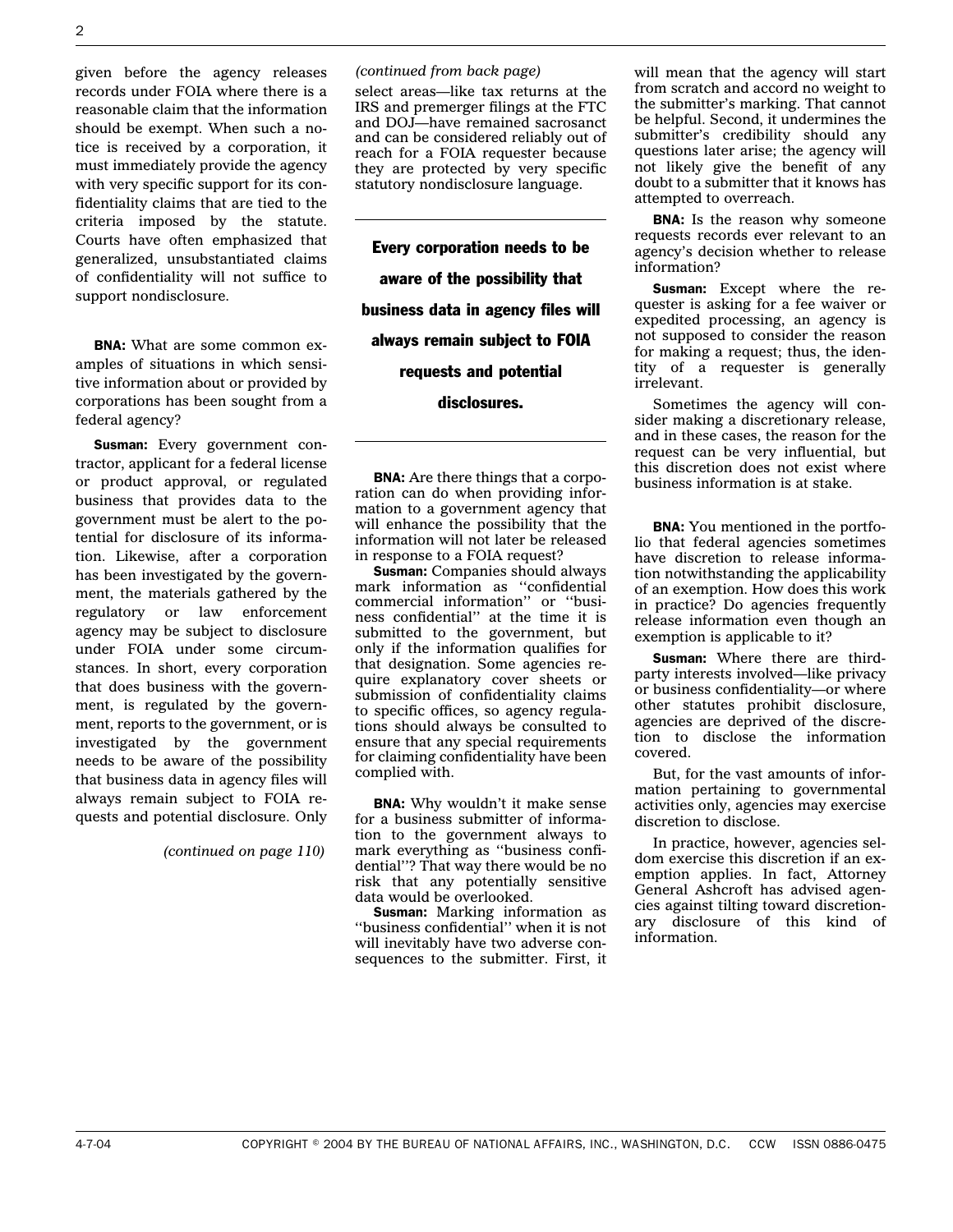Companies should always mark information as ''confidential commercial information'' or ''business confidential'' if it qualifies for that designation at the time of submission.

BNA: Can foreigners avail themselves of the right of access to government information under FOIA? Does the real requester have to identify him- or herself?

Susman: The Freedom of Information Act provides that a request may be made by ''any person.'' Courts have interpreted this as including not only foreigners, but corporations, partnerships, associations, and everyone else. A requester seeking a fee waiver or expedited processing must provide information to persuade the agency that such treatment is warranted, and it would be hard to do that anonymously. A requester who prefers to remain anonymous can use a third party to make a FOIA request. Lawyers frequently make requests for undisclosed clients; commercial FOI services also can perform this task.

A requester who prefers to remain anonymous can use a third party to make a FOIA request. Lawyers frequently make requests for undisclosed clients; commercial FOI services also can perform this task.

BNA: Do most states have a statute that is similar to FOIA?

Susman: All states have some form of FOI or Open Records statute, though many are quite different from the federal FOIA—including both substantive and procedural aspects. State laws also apply to municipal, as well as to state-level, entities.

When corporations provide information to state and local governments, counsel should become familiar with the relevant state disclosure statutes and take precautions called for to prevent unanticipated disclosures. It is possible, for instance, that records that would be protected under the federal FOIA could be subject to disclosure under the relevant state law.

**BNA:** Do you anticipate that there will be any significant changes to FOIA in the near future? Are there any changes to the statute that you think should be made?

**Susman:** While there are unlikely to be changes to FOIA in the near future, almost every Congress enacts special statutes that carve out separate exceptions from FOIA; most recently, these exceptions have pertained to homeland security.

In the past I have recommended, for example, clarification of the exemption for confidential commercial information, but the courts have worked through most of the problem areas and now provide greater predictability. We have a statute that has proved to be a model for many other countries, and while we could improve on it ourselves, we are probably better off just faithfully applying the law that we have on the books.

**BNA:** It is commonly believed that all prices paid by the government to contractors are and have always been public information. You suggest in the portfolio that this is not always the case. Can you explain why?

#### The FOIA appeal is extremely

#### simple and inexpensive.

**Susman:** The "bottom line" pricing—or total cost to the government in any specific contract—has always been considered public information, and rightly so. It represents the total taxpayer dollars being spent under the contract.

Sometimes, however, pricing elements and even unit or line-item pricing may reveal a great deal about the contractor's strategies, and thus disclosure could have important competitive consequences. In those cases, the bottom line will still be public, but the agency needs to be careful not to disclose pricing terms that could cause the contractor competitive harm.

BNA: Some presidential administrations seem to be more prodisclosure than others. Does this tend to affect the availability of business information submitted under FOIA?

**Susman:** It is certainly true that some administrations have been more pro-disclosure, and it is probably not coincidental that in the past 25 years Democratic administrations appear more prone toward disclosure than Republican ones.

As a general matter, this has not affected release of business information, but, for example, I think that the EPA under the Clinton administration may well have been more prone to resolve doubts in favor of making disclosures to environmental groups. It also appears that the current Bush administration is taking extra care to protect business information submitted in the homeland security context. But I haven't seen much change in the approach to handling FOIA requests for business information at

### New CPS Portfolios

The following revised portfolios are being<br>subscribers to the Community subscribers to the Corporate Practice Ser lio library:

s No. 15-3rd, *Inside Information: Prev Abuse*, by Daniel L. Goelzer, Esq., Public Co counting Oversight Board, Washington, D.C rie L. Brejcha, Esq., Baker & McKenzie, Chic

No. 77-2nd, *The SEC Enforcement Pro tice and Procedure in Handling an SEC Inv* After Sarbanes-Oxley, by Colleen P. Maho Charles F. Walker, Esq., Erich T. Schwartz Louis D. Greenstein, Esq., all of Skadden, A Meagher & Flom LLP, Washington, D.C., York.

For information on a subscription to the Practice Series, or to purchase individual co portfolios, call BNA Customer Relations a 1033. A detailed description of the Corpora Series, and each of the portfolios, can be BNA's Web site at [http://www.bna.com/cps.](http://www.bna.com/cps)